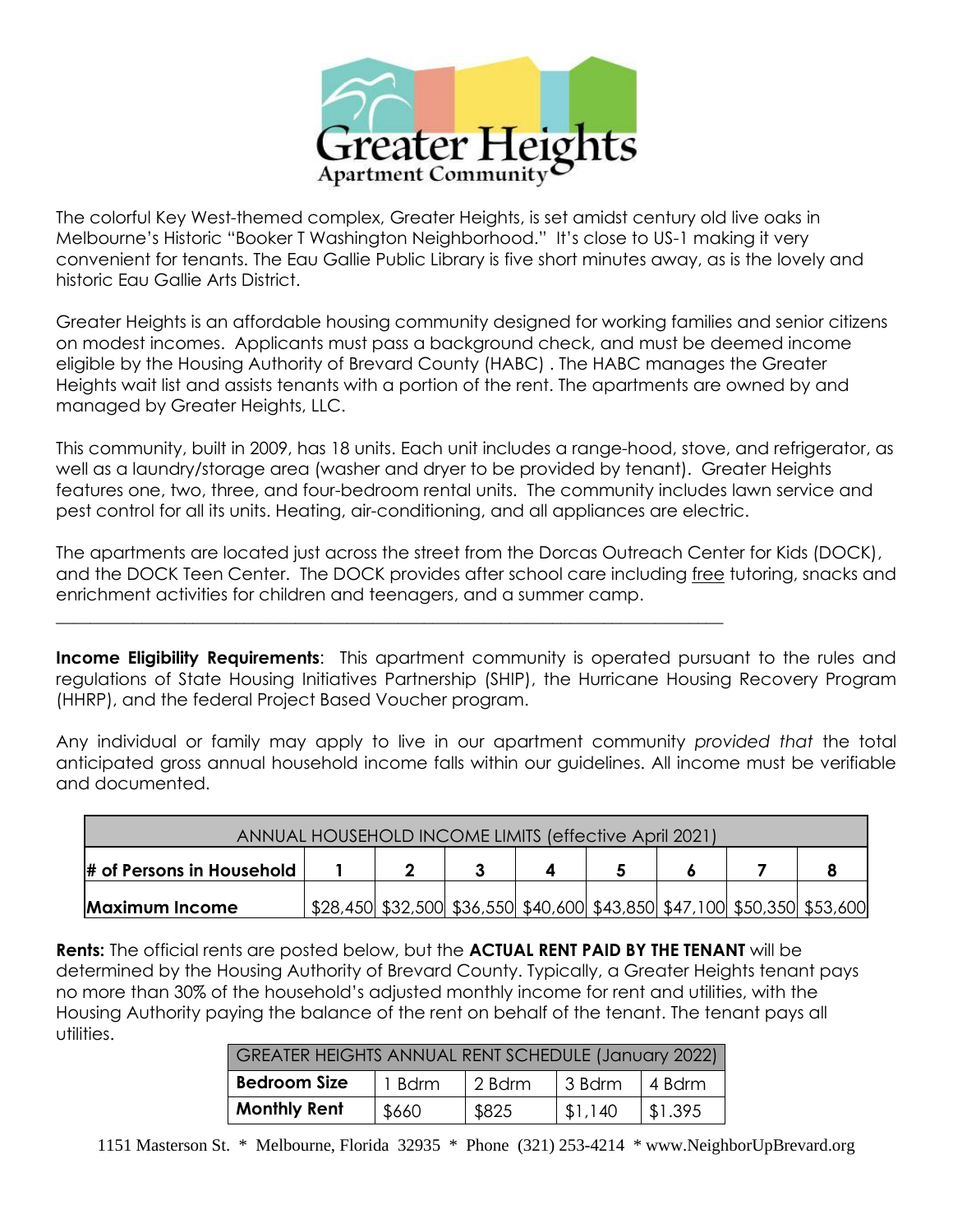## **Criminal History: (Applications will be DECLINED for the following)**

- ALL designated sexual offenders or sexual predators
- ALL 1<sup>st</sup> degree felony convictions
- ALL misdemeanor convictions involving the unlawful use or possession of firearms or crimes involving a minor

Certain 2nd degree felony convictions will be allowed, if a minimum of 5 years has passed since the court ordered supervision/incarceration has been completed *and* applicant has demonstrated a crime-free record within 5 years

Certain 3rd degree felony convictions will be allowed, if a minimum of 3 years has passed since the court ordered supervision/incarceration has been completed *and* applicant has demonstrated a crime-free record within 3 years.

Certain misdemeanor convictions may be considered, a minimum of 2 years has passed since the court ordered supervision/incarceration has been completed *and* applicant has demonstrated a crime-free record within 2 years

Felony and misdemeanor cases in which adjudication of guilt was withheld shall be subject to the same guidelines as above.

**Occupancy Standard:** A minimum of 1 person per bedroom, and no more than 2 people per bedroom.

**Age Restrictions**: Leaseholder must be eighteen (18) years of age or older. All applicants eighteen (18) years of age or older will be required to complete an application. All household members eighteen (18) years of age or older that will reside in the apartment home are required to be on the lease agreement.

**Identification:** All applicants eighteen (18) years of age or older are required to present a government issued photo identification (i.e. Driver's License or Identification card) and a Social Security card. A birth certificate is required for all household members.

**Employment Verification**: If employed, all applicants are required to have written verification of income from their employer. We prefer that applicants have a minimum of six (6) months at current job.

**Rental History**: We must be able to verify up to two years of rental history from an acceptable landlord with no derogatory references. *NOTE: if, within the past two years, you have had an eviction file, or if you currently owe on a rental property, this will result in automatic denial of the application.* 

**Credit Requirements**: We ask that you have positive credit including no collections or charge offs. Derogatory credit due to medical or student loans will not necessarily disqualify an applicant for residency.

**Smoking Policy**: Smoking is not permitted inside any of the apartment homes.

**Pets:** A pet may be permitted with the written consent of the Landlord. Pet restrictions include but are not limited to: less than 25 pounds; no aggressive breeds including Pitbull's; and no nuisance pets or exotic pets. There is a **\$300.00 non-refundable pet fee**.